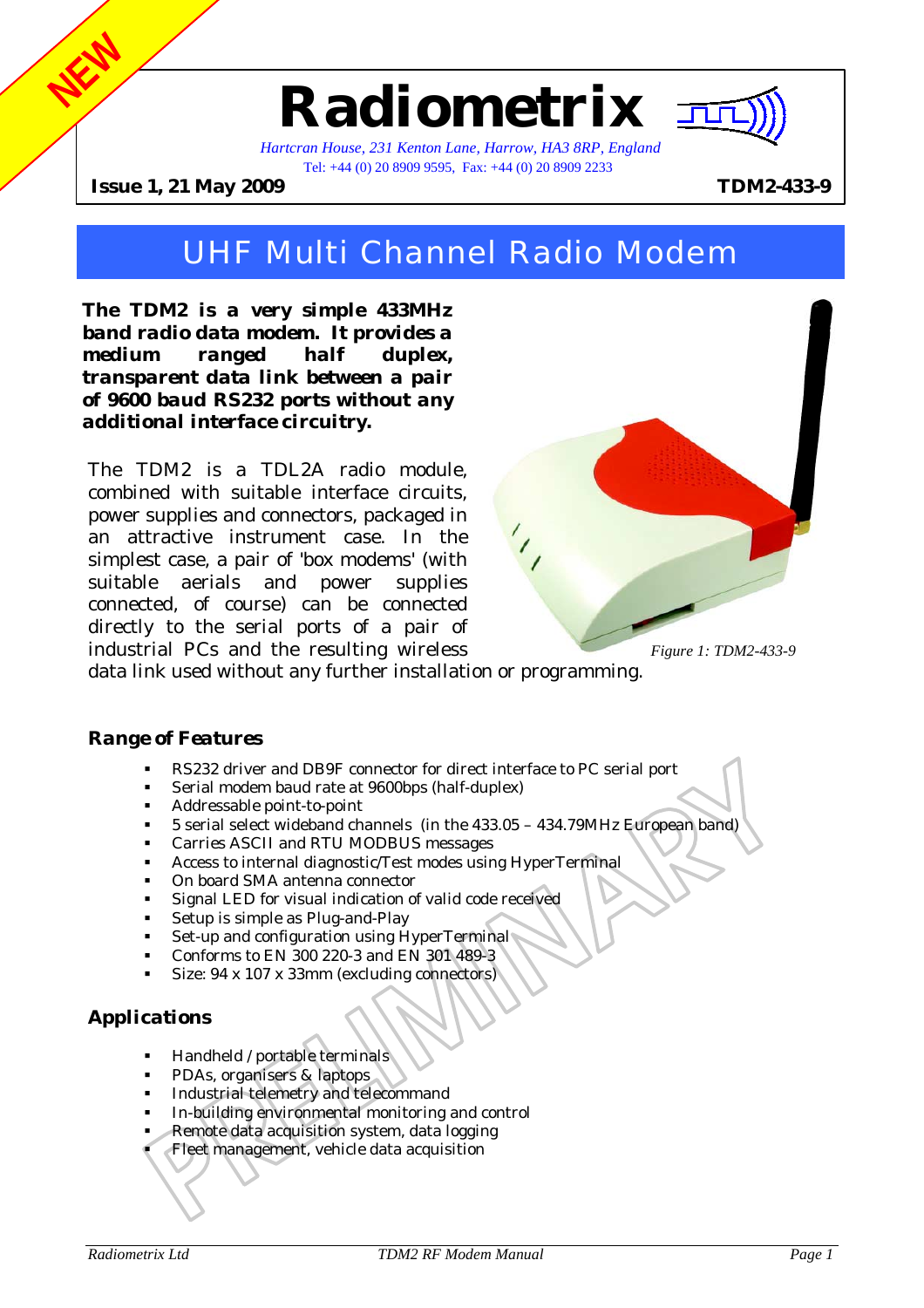

*Figure 2: TDM2 (rear view)* 

#### *Looked at from the outside, the TDM2 presents:*

| 9 way D-type<br><b>SMA RF</b> connector<br>2.1mm power jack<br>4 way DIP switch | RS232 port<br>Aerial<br>External power (9-15v)<br>Mode selection (see later) | (all on the rear of the case)                                       |
|---------------------------------------------------------------------------------|------------------------------------------------------------------------------|---------------------------------------------------------------------|
| Slide switch                                                                    | Internal battery 'on/off'                                                    | (in a recess, on the side of the case)                              |
| Three LED indicators                                                            | Power on<br>Valid data receiving<br>Transmitting                             | (green, on the left)<br>(red, in the middle)<br>(red, on the right) |

**Powering the TDM**: The TDM2 radio modem requires a source of energy to operate. There are several options:

- 1. *External supply*. The TDM unit is intended to be supplied from a 9-15v DC supply (6-15v if the internal battery is not fitted). The basic unit requires up to 50mA, plus any extra current drain from the +5v output (pin 9 on the D-type). The supply can be fed in through the 2.1mm power jack (positive to centre connector) or through pin 1 of the 9 way D connector.
- 2. *Local +5v*. The user may also power the unit by applying a regulated +5v supply to pin 9 of the Dtype. In this mode of operation the internal battery must be removed, and switch 2 set to 'on'. The supply must be clean, and ripple free, as this mode of operation bypasses the internal supply regulator
- 3. *There is provision for an internal PP3 battery*. This is intended as a backup power source, and for use during experimentation and set-up. A standard, high capacity alkaline battery will provide around 15 hours of continuous operation. (The use of rechargable batteries in this unit is not recommended at this time)

The internal battery is enabled by the recessed slide switch on the right of the case (slide switch backwards to enable the battery. To change the battery, the unit must be dis-assembled by removing the polymer 'feet' and removing the four assembly screws. The battery is retained to the pcb by a standard 'tie wrap'.

When an external supply exceeding 9v is fed to the unit (through the power jack or the D connector), the internal battery is not used (there are steering diodes in series with both power sources)

**Connecting the TDM**: This unit is connected to an RS232 serial port via a standard 9 way D connector. True (bipolar) RS232 levels are provided by this interface. The interface provides TXD/RXD, plus a basic CTS function (indicating that the radio is busy receiving a data burst). Other pins are used for functions specific to the TDM (mode and standby, power supplies).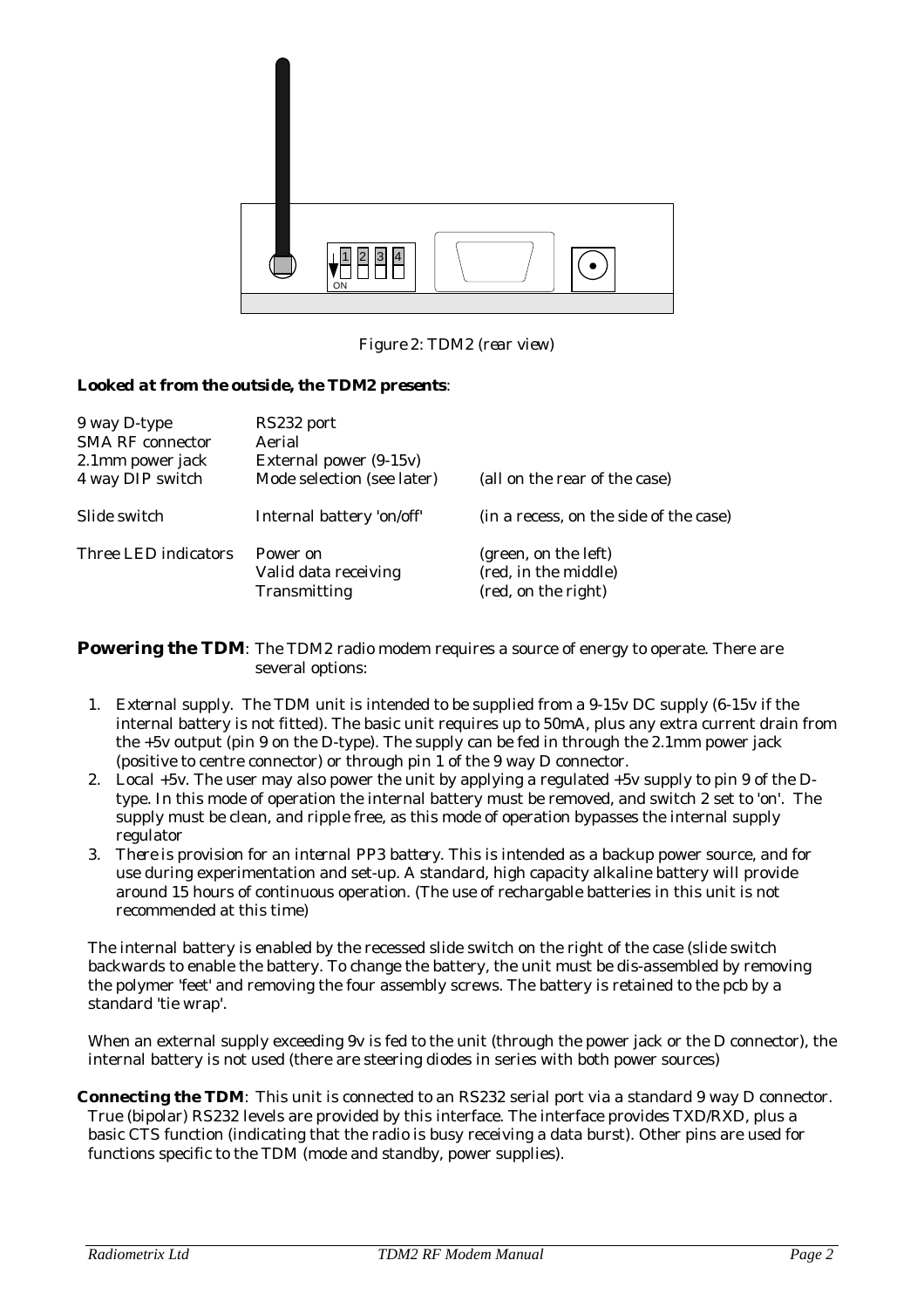

*Figure 3: TDM2 DB9 Serial Port pin outs* 

## *Serial interface*

The TDM2 serial interface operates at 9600 baud only, with 1 start, 8 data and 1 or 2 stop bits

| Pin              | <b>Name</b> | <b>Function</b>                                                    |
|------------------|-------------|--------------------------------------------------------------------|
|                  | <b>Vcc</b>  | Raw supply voltage input (9-15v.)                                  |
| $\boldsymbol{2}$ | <b>RXD</b>  | RS232 data out                                                     |
| 3                | <b>TXD</b>  | RS232 data in                                                      |
| 4                | <b>DTR</b>  | Pull low to disable unit. (Pin function enabled by switch 1)       |
| 5                | 0V          | Supply ground                                                      |
| 6                | <b>PGM</b>  | Pull low to enter program mode. (Pin function enabled by switch 4) |
| ⇁                | N/C         | No connection                                                      |
| 8                | <b>CTS</b>  | $Low = Unit$ has valid data in rx buffer                           |
| 9                | $+5V$       | Regulated supply output. 200mA max. (independent of DTR            |
|                  | out         | switching) (Pin function enabled by switch 2)                      |

*Notes*:

- 1. Pins 4 and 6 have internal pullups to +5v, pin 3 has a pulldown to 0V
- 2. All 'Input' pins  $(3,4,6)$  will tolerate true  $+\sqrt{-}$  RS232 levels. No extra buffering is required.
- 3. The RX\_busy (CTS, pin 8) circuitry incorporates a pulse lengthening monostable, to eliminate the strobing or 'flashing' seen with TDL2A modules during streaming data, as the buffer fills and empties.
- 4. A simple addressing structure is included in the datastream. Units may be programmed onto one of eight addresses (all units are supplied set to default addr=0)
- 5. A version is available in a robust extruded aluminium housing. Contact Radiometrix Sales for details

**Don't forget the aerial**: The TDM2 is a wireless device, and will not function without a suitable aerial. The supplied part (a high quality 433MHz band helical type) is attached to the SMA connector on the rear of the casing. Use sufficient (but not excessive) torque to tighten the screw collar. Fingertight is correct.

Alternative aerials may be connected to this connector via a length of RF coax. Contact technical support for advice.

#### *A good first demonstration can be had by:*

- ! Set up a pair of PCs, with serial (RS232) ports.
- ! Connect them together with a null modem (pins 2/3 swap over) cable.
- ! Run terminal emulator (ie: Hyperterminal) programs on both computers. (Port settings 9600 baud, 1+8+1, local echo)
- ! At this point you have a simple 'teletype' link between the machines. Anything typed on one is seen on the other.
- ! Now replace the null modem cable with a pair of TDM2 radio modems. You will see no change. The radio link seamlessly replaces the cable.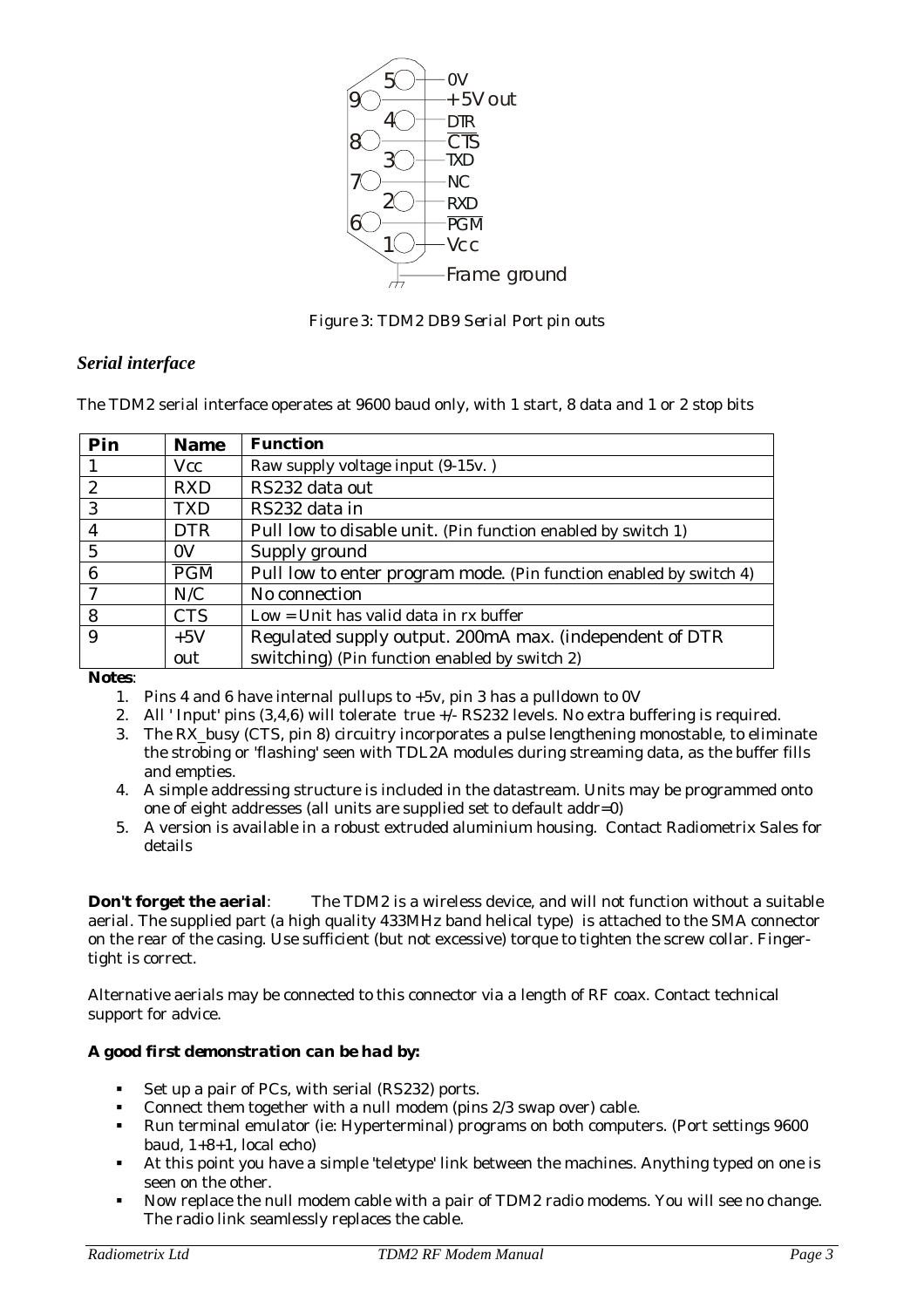**Configuring the interface**: A 4 way DIP switch is located in a recess on the rear of the case. As supplied, all switches are 'off' ('up'). These switches control certain interface functions:

#### **Switches**

| SW No. | <b>Name</b>  | <b>Function</b>                                          |
|--------|--------------|----------------------------------------------------------|
|        | DTR en       | Switch 'on' to enable pin 4 switching (otherwise unit is |
|        |              | always on)                                               |
|        | $+5v$ /pin 9 | Switch 'on' to enable the $+5v$ external supply pin      |
| -3     | Setup        | Switch 'on' to force unit into setup/program mode        |
|        | Ext setup en | Switch 'on' to enable pin 6 (N_PGM)                      |

**Indicators**: On the front of the hosing are three LED indicators:

| $1)$ Power: | Green, on the left.                    | Unit is powered when lit                                                               |
|-------------|----------------------------------------|----------------------------------------------------------------------------------------|
|             | 2) <b>Transmit:</b> Red, in the centre | When lit, the unit's transmitter is on, and it is sending a data                       |
| 3) Receive: | Red, on the right                      | packet<br>When lit, the unit has received a valid data packet, and is<br>outputting it |

#### *NOTES:*

- 1) It ought to be emphasised that the TDM2 is a very simple, easy to use, device. It is also relatively unsophisticated. The data rate is limited to 9600 baud, the link is half duplex, and although there is a simple addressing structure, there is no provision for extensive data buffering, FEC, or acknowledge/re-transmit error handling protocols. Inside the box, the TDM2 is simply a TDL2A radio module with necessary interface circuits, power supplies and connectors.
- 2) The TDM2 provides a half duplex link: Provided no two devices attempt to transmit at one time (a 'low' on RX\_busy may be used as a primitive 'CTS' indication) no further restrictions on data transmission need be made, as all transmit timing, valid data identification and datastream buffering is conducted by the unit. There is no 'transmit enable' pin. Sync and framing words in the packet prevent the receiver outputting garbage in the absence of signal or presence of interference.
- 3) At the edge of it's range, or in the presence of other interferers, there will be packets (of 1-3 bytes each) lost, or occasionally corrupted. If a greater degree of data fidelity is needed, then the user ought to introduce another layer of data handling. In our own tests we have used the Zmodem file transfer protocol with great success. In simpler, control type, applications these data errors will be of lesser significance.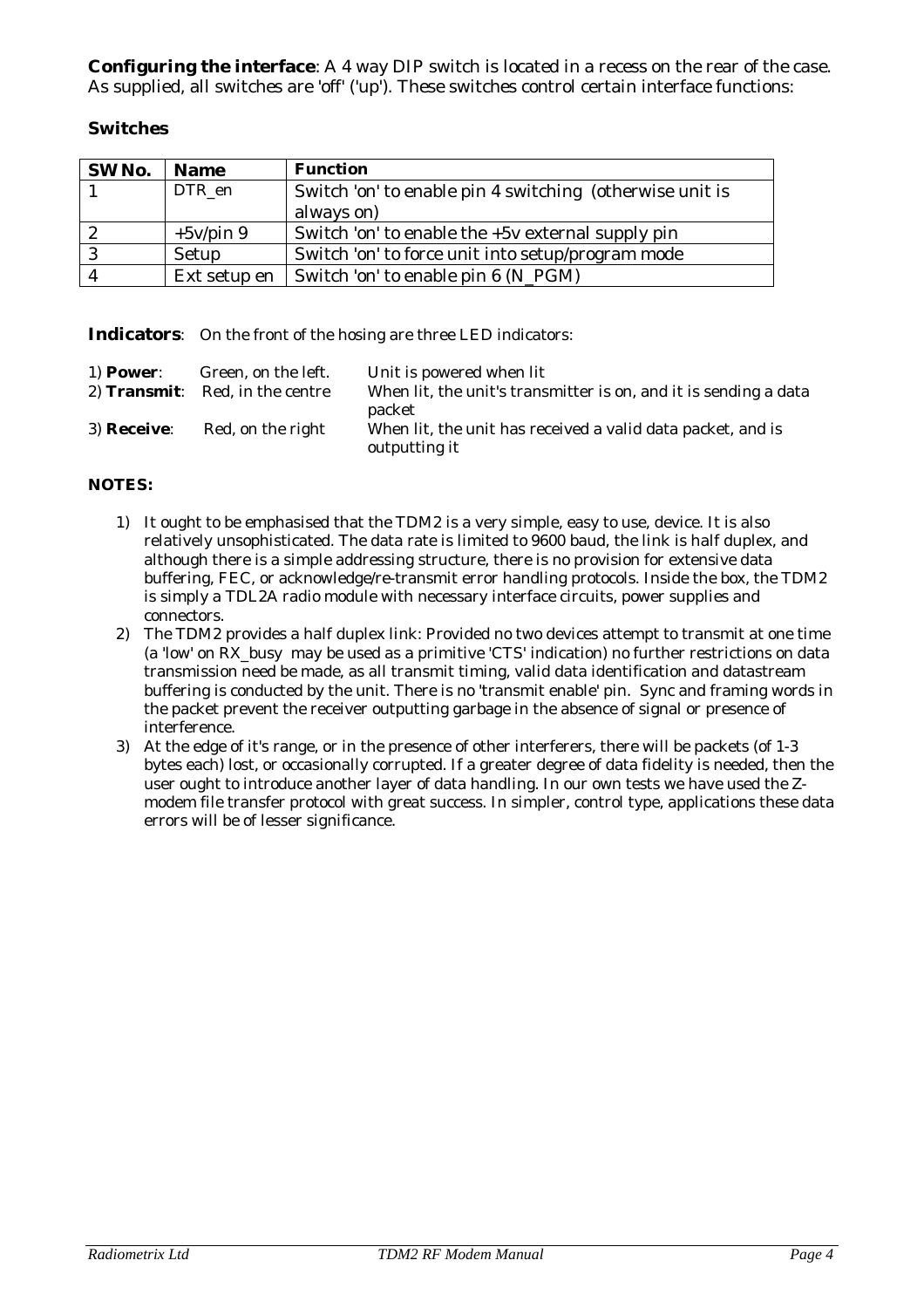# *Configuring the TDM2*

In order to use all the functions embedded in the on board TDL2A modem, the user must be aware of the setup /programming facility, which allow different addresses and frequency channels to be set up, and if necessary accesses diagnostic test modes.

As supplied, the TDM2 is set to address zero, and channel zero. To change these presets, it is necessary to enter setup/program mode.

The TDM2 is programmed through the same RS232 port that is used for sending/receiving data. An RS232 terminal emulator (such as Aterm or HyperTerminal) is an ideal tool.

To enter program mode either switch 3 is temporarily turned 'on', or pin 6 of the D connector is pulled low (providing switch 4 is 'on'). In this mode the radio link is disabled, but characters sent (at 9600 baud, as normal) to the unit are echoed back on the RXD pin.

Connect the TDM2 to the PC serial port using a serial straight through cable.

*The HyperTerminal should be set with the following settings.*  9600 baud RS232, 8 bit data, no parity, 1 start bit, 1 or 2 stop bits. No flow control.

The unit will only respond to certain command strings:

| <b>ADDR0</b> to $ADDR7 < CR>< LF>$              | These commands set up one of 8 unique addresses. A TDi2 will<br>only communicate with a unit set to the same address. |
|-------------------------------------------------|-----------------------------------------------------------------------------------------------------------------------|
| <b>CHANO</b> to <b>CHAN4</b> <cr><lf></lf></cr> | These commands select one of 5 preset channels                                                                        |

A TDM2 will only communicate with a another TDM2 set to the same address and the same channel.

Address and channel numbers are stored in volatile memory. On power-up the TDM2 reverts to the default in EEPROM (as supplied this is always address 0 and Channel 0)

| <b>SETPROGRAM <cr></cr></b> | Writes the current set address into EEPROM as the new default.               |
|-----------------------------|------------------------------------------------------------------------------|
|                             | A tilda character $(\sim$ , ascii 126 dec) sent by the unit indicates end of |
|                             | <b>EEPROM</b> write sequence                                                 |

Following commands are normally only used for factory diagnostics:

| <b>NOTONE</b> < $CR$ > | Transmit unmodulated carrier                     |
|------------------------|--------------------------------------------------|
| <b>LFTONE</b> < $CR$ > | Transmit carrier modulated with 8KHz squarewave  |
| HFTONE < CR            | Transmit carrier modulated with 16KHz squarewave |
| # $<$ CR $>$           | Transmitter off                                  |

A Carriage Return '<CR>' (00Dhex) should be entered after each command sequence to execute it.

Releasing the 'setup' pin to high state (or turning off switch 3) returns the unit to normal operation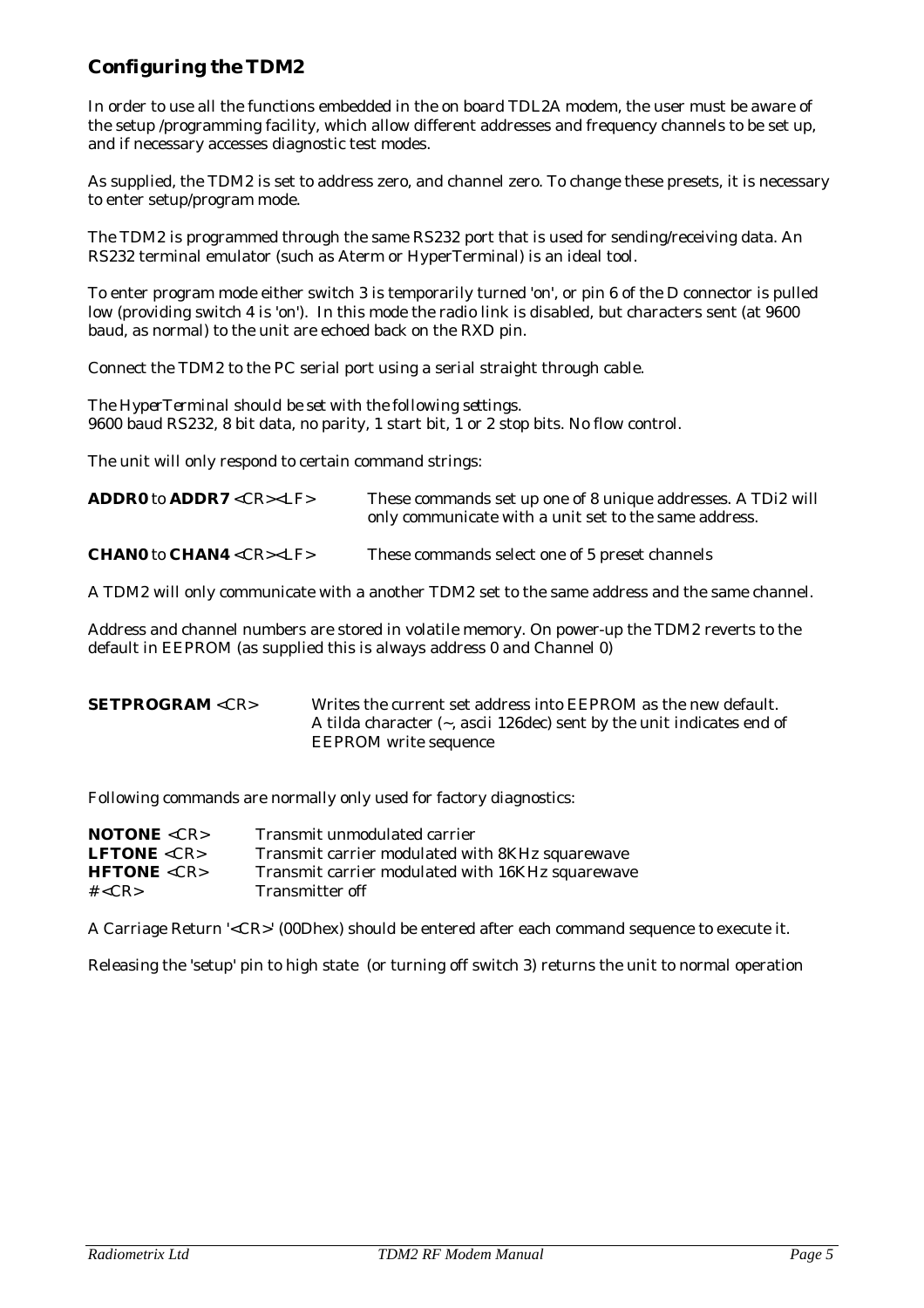# **Condensed specifications**

| <b>Frequency</b>                    | 433.925MHz - CHAN0 (default channel)                             |
|-------------------------------------|------------------------------------------------------------------|
|                                     | 433.285MHz - CHAN1                                               |
|                                     | 433.605MHz - CHAN2                                               |
|                                     | 434.245MHz - CHAN3                                               |
|                                     | 434.565MHz - CHAN4                                               |
| Frequency stability                 | ±10kHz                                                           |
| Channel width<br>Number of channels | 320kHz                                                           |
|                                     | 1 of 5, user programmed                                          |
| <b>Supply</b><br>Voltage            | $6 - 15V$                                                        |
| <b>Current</b>                      | 30mA transmit                                                    |
|                                     | 27mA receive/idle                                                |
|                                     | (plus up to 10mA in to RS232 port)                               |
|                                     | 20uA disabled                                                    |
| <b>Interfaces</b>                   |                                                                  |
| <b>User</b>                         | 9pin D type                                                      |
| Power                               | 2.1mm connector                                                  |
| Mode<br>RF                          | 4 position DIP switch<br><b>SMA</b>                              |
| <b>Indicators</b>                   | Power on (green LED)                                             |
|                                     | (red LED)<br>Sending                                             |
|                                     | Receiving (red LED)                                              |
|                                     |                                                                  |
| <b>Size</b>                         | 94 x 107 x 33 mm (excluding connectors)                          |
|                                     |                                                                  |
|                                     | The case is an ergonomic ABS moulding, designed by HCP           |
|                                     | A version is available in a robust extruded aluminium housing.   |
|                                     | <b>Contact Radiometrix Sales for details</b>                     |
| Operating temperature               | -20 °C to +70 °C (Storage -30 °C to +70 °C)                      |
| Spurious radiations                 | Compliant with ETSI EN 300 220-3 and EN 301 489-3                |
|                                     |                                                                  |
| <b>Transmitter</b>                  |                                                                  |
| Output power                        | 10dBm $(10mW) \pm 1dB$                                           |
|                                     | (A 25mW (+14dBm) power output AUS/NZ version is available)       |
| Modulation type                     | 16kbps bi-phase FSK                                              |
| FM peak deviation                   | +/-25kHz (nominal)                                               |
| Adjacent channel TX power           | $<$ -37dBm                                                       |
| <b>TX</b> spurious                  | $<$ -45dBm                                                       |
| <b>Receiver</b>                     |                                                                  |
| Sensitivity                         | -105dBm for 1% BER                                               |
| image                               | $-40dB$                                                          |
| spurious / adjacent channel         | $-60dB$                                                          |
| <b>Blocking</b>                     | -80dB nominal, 75dB worst case                                   |
| LO re-radiation                     | $< -60$ d $Bm$                                                   |
|                                     |                                                                  |
| <b>Modem</b>                        |                                                                  |
| <b>Baud rate</b>                    | 9600baud (transparent, half duplex                               |
|                                     | (a 4800 baud version, TDM2-433-4, is available to special order) |
| Format                              | 1 start, 8 data, 1 stop, no parity                               |
| Radio channel data rate             | 16kbps peak                                                      |
| Coding                              | <b>Biphase</b>                                                   |
| Packet length                       | 3 bytes                                                          |
| <b>Buffers</b>                      | 32 byte FIFO                                                     |
| Flow control                        | None ('RX busy' pin provided)                                    |
| Addressing                          | 1 of 8, user programmed                                          |
| Data latency                        | 14ms (first byte into TX, to first byte out of RX)               |